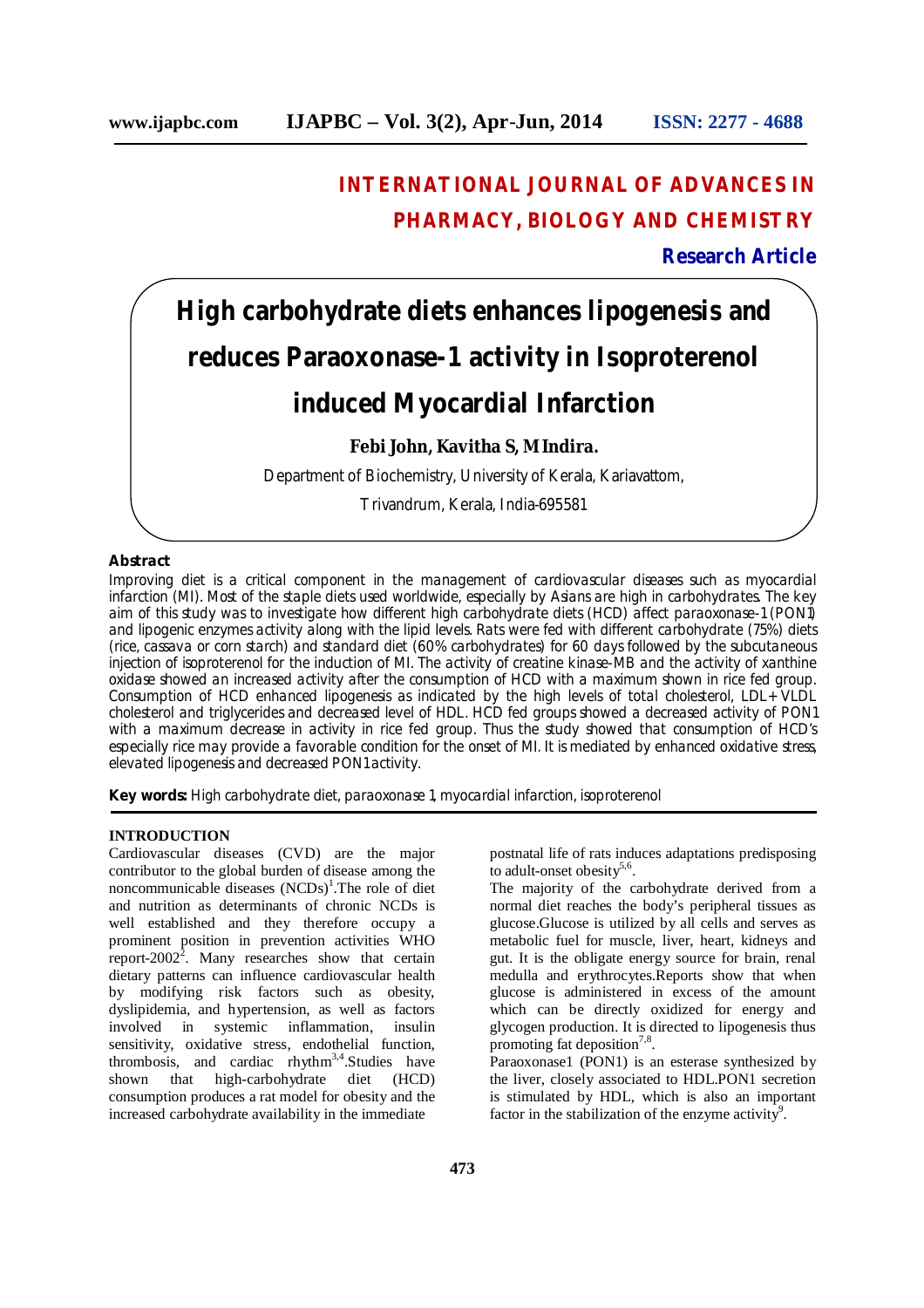PON1 is also responsible for HDL's antioxidant function<sup>10</sup>. The primary protective effect of HDL is its pivotal role in reverse-cholesterol transport. PON1 component of HDL has an ability to metabolize lipid peroxidesand protect against their accumulation on LDL. Studies by Ferretti reports that *in vitro*glycation of HDL partially inhibit PON1<sup>11</sup>. There are reports that point out thatPON1 activity can be modulated by  $\text{dist}^{12,13}$ . PON1 plays an important role in lipid metabolism and the onset of cardiovascular disease<sup>14</sup>. PON1 has been proposed to play an important role in protecting LDL and HDL from oxidation in vitro, thus lowering the risk of developing atherosclerosis $^{15,16}$ .

Myocardial infarction (MI) is one of the main causes of death from cardiovascular disease. MI is defined as an acute condition of necrosis of the myocardium that occurs as a result of imbalance between coronary blood supply and myocardial demand. Isoproterenol (ISP) has been used as a model compound to induce infarct-like lesions in the rat and various other animal species<sup>17</sup>. The lesions are most prevalent in areas of the heart that are most susceptible to ischemia<sup>18</sup>. Reports showed that ISP-induced myocardial metabolic alterations are similar to those occurring in human beings following a myocardial infarction<sup>19,20</sup> .

Rice, cassava and corn starch are some of the importantHCD's used worldwide. Rice is grown worldwide and provides food for more than half of the world's population, especially those living in China, India and Japan $21$ . Therefore rice is considered as a traditional staple food in India and other Asian countries<sup>22</sup>. Role of various HCD's that are important staple diets in many parts of the world in influencing CVD is not well studied. Understanding the association of HCD's with CVD may provide a strategy for early intervention in the natural progression of CVD's. Therefore the purpose of the present study was to investigate different commonly used HCD's such as rice, cassava and corn starch in providing a favourable environment for the onset of MI.

# **MATERIALS AND METHODS Animals**

Female Swiss albino rats weighing 100-120g was used for the study. Rats were housed at standard laboratory conditions ( $25 \pm 2$ °C, relative humidity 50  $\pm$  10%, 12 h light/12 h dark photoperiod). They were fed with a high carbohydrate diets (HCD) [corn starch, white polished rice or cassava] (Table1), standard pellet diet (VRK's scientific choice laboratory animal feed<sup>@</sup>) and tap water ad libitum for a period of 60 days. The study protocol was reviewed and approved by the Institutional Animal Ethics

Committee of the department [IAEC- KU 16/2010-11 BC MI (27)] and animals were handled using the laboratory animal welfare guidelines $^{23}$ .

### **Experimental Protocol**

Animals were divided into following groups, each group containing 6 animals and the treatment period for the study was 60 days.

Group I: Standard pellet diet (CON)

Group II: Corn starch diet (CS)

Group III: Cassava diet (C)

Group IV: Rice diet (R)

Group V:Standard pellet diet + isoproterenol (ISP)

Group VI:Corn starch diet + isoproterenol  $(CS+I)$ 

Group VII: Rice + isoproterenol  $(R+I)$ 

Group VIII: Cassava + isoproterenol  $(C+I)$ .

MI was induced by a subcutaneous injection of isoproterenol (ISP, Sigma Aldrich) at a dose of 100 mg/kg body weight in normal saline on the  $59<sup>th</sup>$  day, followed by a booster dose after 24 hours<sup>24,25</sup>. On the 61<sup>st</sup> day the animals were sacrificed, blood samples and heart tissues were collected and transferred to ice cold containers for further biochemical estimations.

#### **Biochemical Analysis**

The activity of creatine kinase-MB (CK-MB) was estimated by using commercialkit from Vital Diagnostics (P) Ltd, India.Xanthine Oxidase was estimated for by the method of Hashimoto<sup>26</sup>.

# **Extraction and estimation of heart tissue lipids**

The lipid was extracted from the heart tissue by the method of Folch et al., $^{27}$ . Briefly the tissue were homogenized and extracted with chloroform: methanol (2:1). The mixture was incubated at 50°C for 15 min. it was filtered and the residue washed with chloroform: methanol  $(2: 1)$  at least three times. The filtrate was combined. To the filtrate 0.7% KCl was added and mixed. The aqueous upper phase was removed and the lower layer was washed three times with chloroform: methanol: KCl (2:48:47) solution. The washed lower layer of chloroform was evaporated to dryness and the residue was dissolved in a known volume of chloroform. Aliquots of the extract were used for the estimation of various lipids.

#### **Estimation of tissue cholesterol, triglycerides and free fatty acids level**

The level of cholesterol was estimated by the method of Zaket al., $^{28}$  Triglycerides by the method of Van Handel and Zilversmith<sup>29</sup>, and free fatty acid by the method of Falholt et al., $^{30}$ .

**Estimation of activity of HMG CoA reductase, malic enzyme and Glucose-6-phosphate dehydrogenase in liver tissue**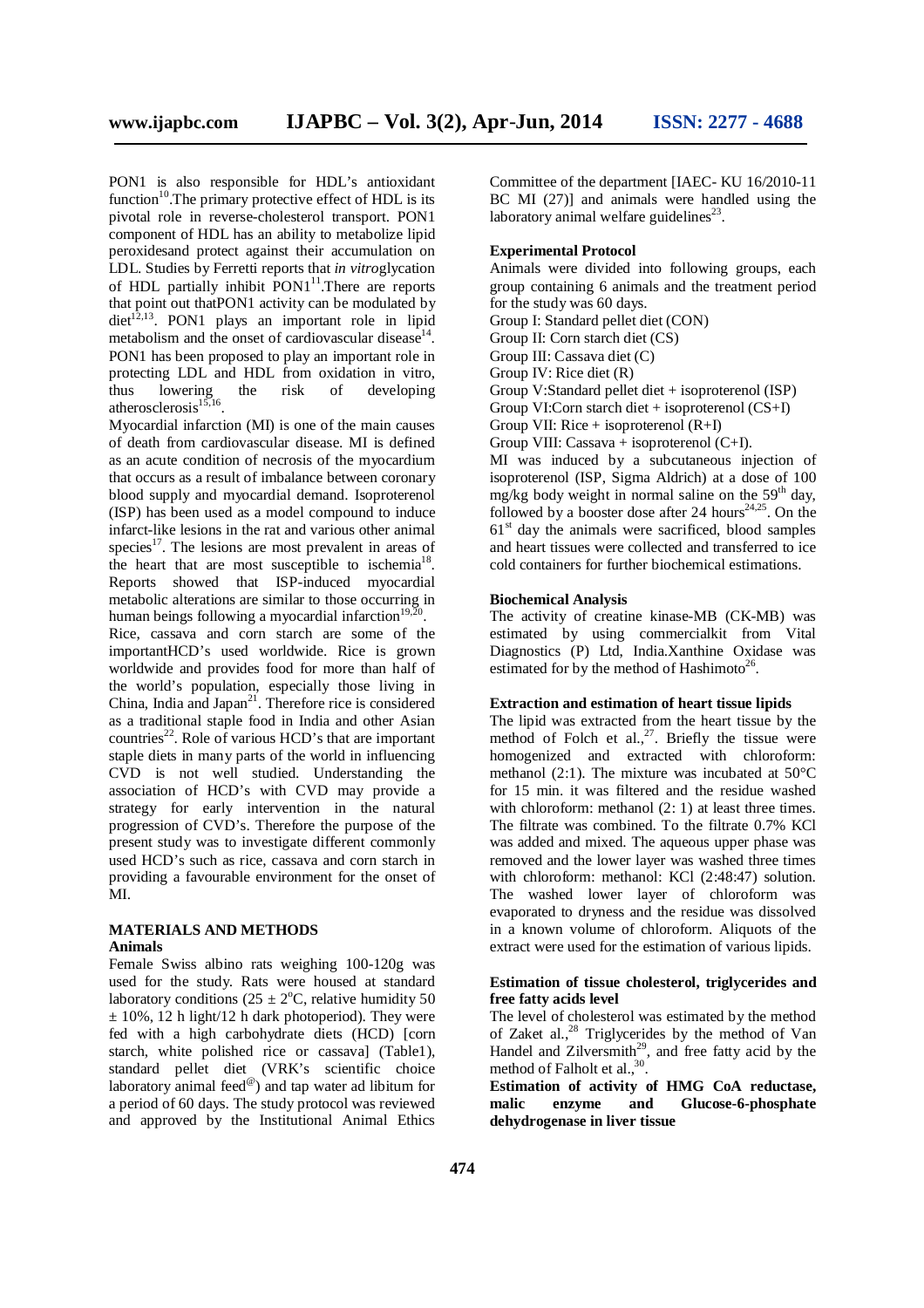HMG CoA reductase activity was estimated by the method of Rao and Ramakrishnan<sup>31</sup>, malic enzyme by the method of Ochoa<sup>32</sup>, and Glucose 6 phosphate dehydrogenase by the method of Kornberg and Horecker<sup>33</sup>.

#### **Estimation of serum lipid profile**

The levels of serum lipids such as total cholesterol (TC), high density lipoprotein (HDL) cholesterol, low density lipoprotein- very low density lipoprotein (LDL-VLDL) cholesterol and triglycerides (TG) was estimated by commercially available kit as per instructions (Agappe Diagnostics, India).

# **Analysis of Paraoxonase1 (PON1) activity in serum**

PON1 activity was measured by the method of Mackness[34]. Briefly, serum was added to Tris buffer(100 mmol/L, pH 8.0) containing 2 mmol/L CaCl2 and 5.5 mmol/L paraoxon(Sigma AldrichCo). The rate of generation of p-nitrophenol was determined at 405 nm and 25°C with a UV-Vis Spectrophotometer. PON1 activitywas expressed as mmoles of p-nitrophenol liberated per minute per mg protein.

#### **Statistical Analysis**

The results were analyzed using a statistical programme SPSS/PC+, Version 11.5 (SPSS Inc., Chicago, IL, USA).A one-way ANOVA was employed for comparison among the six groups. Post-hoc multiple comparison tests of significant differences among groups was determined. Pair fed comparisons between the groups was made by Duncan's multiple range tests (Steel RGD, 1960). p<0.05 was considered to be significant.

#### **RESULT**

The activities of cardiac toxicity marker, CK-MB showedsignificant  $(p<0.05)$  increase in the serum of HCD group when compared to standard pellet diet group. The increase in activity was maximum in rice fed group when compared to other HCD group and in rice fed ISP- induced group when compared to cornstarch and cassava fed ISP-induced groups (Table 2).

The analysis of serum lipid profile showed an increased serum lipid levels in HCD fed rats. The level of total cholesterol, LDL+VLDL cholesterol and triglycerides were seen significantly  $(p<0.05)$ elevated in rice fed group when compared to standard pellet diet and rice fed ISP-induced group when compared to other ISP-induced groups (Table 3).

The evaluation of tissue lipids showed a maximum deposition of lipids in the HCD fed group when compared to standard pelleted diet and also in HCD fed ISP-induced group when compared to standard diet fed ISP-induced group. The level of total cholesterol in tissue was seen elevated significantly (p<0.05) along with freefatty acid and triglycerides in the rice fed group when compared to other HCD's and rice fed ISP-induced group when compared to other ISP-induced groups (Table 4).

The analysis of PON1 activity revealed that the consumption of HCD and also MI induction decreased the activity when compared to the standard pelleted diet. The activity was decreased significantly  $(p<0.05)$  in the rice fed among the HCD and rice fed ISP-induced when compared to other ISP-induced groups (Figure 1).

The activity of lipogenic enzymes was seen increased in all the HCD fed groups when compared to standard pelleted diet and HCD fed ISP-induced groups when compared to standard diet fed ISPinduced group. The activity of HMG CoA reductase, Malic enzymes and glucose-6-phosphate dehydrogenase was seen increased significantly  $(p<0.05)$  in rice fed group when compared to other HCD's and in rice fed ISP-induced groups when compared to other HCD fed ISP-induced groups (Table 5).

The activity of xanthine oxidase was elevatedsignificantly  $(p<0.05)$  in the serum of HCD fed groups. Rice fed group showed the maximum increased activity when compared to other HCD's and rice fed ISP-induced group when compared to other ISP-induced groups (Figure 2).

#### **DISCUSSION**

Diet and nutrition are important factors in the promotion and maintenance of good health. The dietary state of the body determines the substrate supply to the heart.The stability of body composition requires that intakes of protein, carbohydrate, and fat are balanced in terms of macronutrient oxidation over time [35, 36].

Carbohydrate consumption reduces the need to use fat as fuel, so carbohydrate is important in controlling the balance between fat intake and fat oxidation [37]. Excess carbohydrates get converted to lipids through lipogenesis pathway and get deposited as fat in the body. Thus the HCD may affect the level of adiposity. Our present study revealed that consumption of HCD the levels of lipids elevated, which might be due to the conversion of excess carbohydrate into fat. The levels of TC, LDL+VLDL and TG in serum were higher and the HDL level decreased in therice fed among the HCD's and rice fed ISP-induced group when compared to other ISPinduced groups. This is in agreement with previous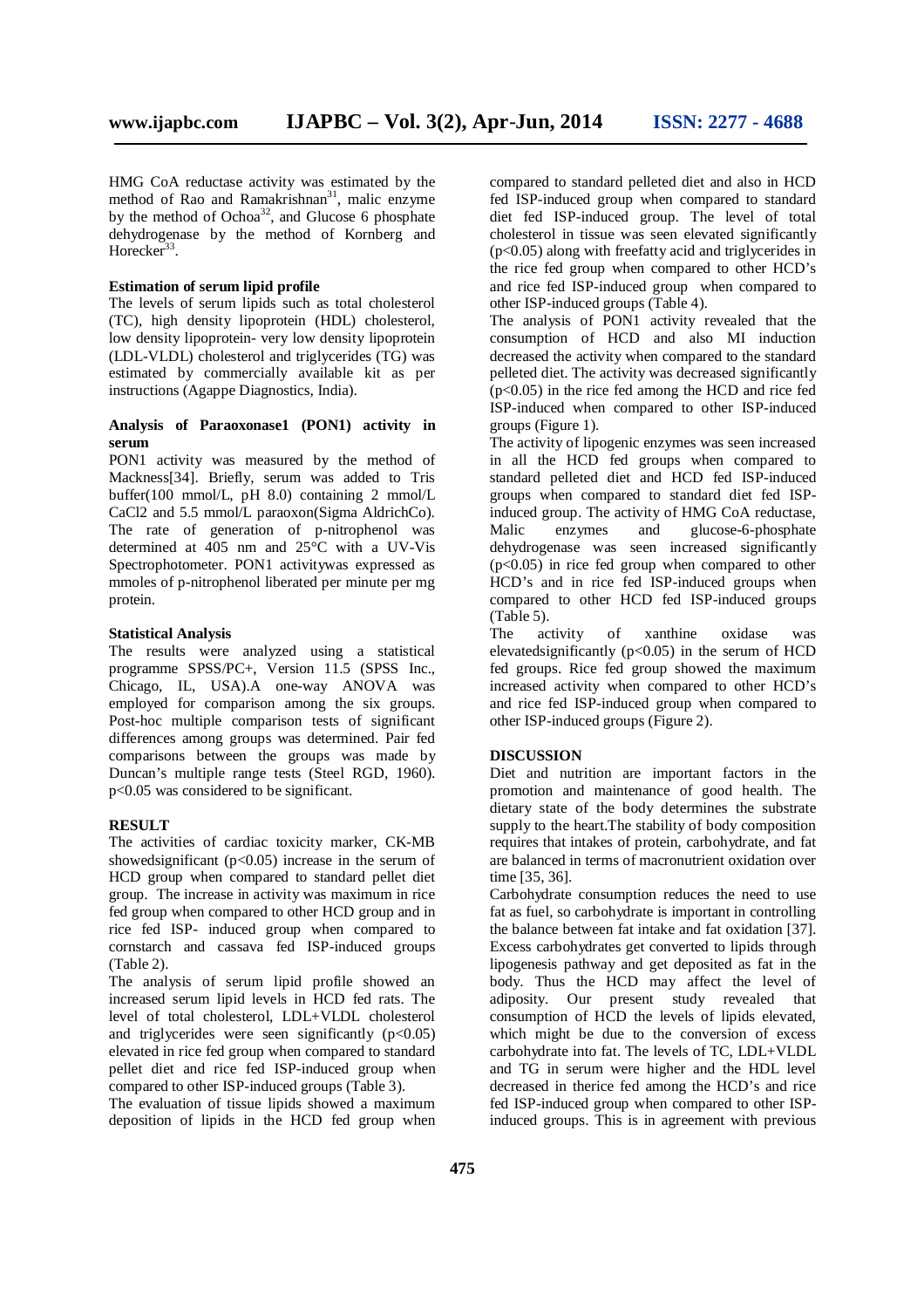studies which states that increased carbohydrate intake may adversely affect blood lipids and glucose metabolism<sup>38,39</sup>.

The analysis of lipogenic enzymes in our study showed anincreased activity after HCD consumption. This may be due to the activation of lipogenic enzymes by HCD. The highest activity of lipogenic enzymes and highest lipid level in the myocardium was shown by rats fed rice among the HCD's and also in rice fed ISP-induced group.This is in agreement with the studies by Aman et al., which states that ISP injected ratshave increased levels of serum and heart tissue lipids and decreased serum HDL cholesterol levels. Increased biosynthesis and decreased utilization of cholesterol after the administration of ISP might have led to elevated cholesterol levels<sup>40</sup>. David et al., also suggested that accumulation of lipid and glucose metabolites in the myocardium could contribute to the development and progression of heart failure<sup>41</sup>. This is in agreement with our studies since the activities of HMG CoA activity and lipogenesis enzymes were enhanced in the ISP group indicating increased biosynthesis of lipids.

PON1 have protective role against cardiovascular diseases. Beside the potent antioxidant properties, PON1 also shows favorable effects on macrophage cholesterolmetabolism<sup>42</sup>. Reports by Mackness et al.and Kumar et al. states that PON1 is inactivated under oxidative stress conditions<sup>43,44</sup>. This is in agreement with our studies since induction of MI by ISP induces oxidative stress and we have observed reduced PON1 activity in HCD groups and ISP group.Decreased PON1 activity might also be due to the decreased HDL level observed. The activity was decreased significantly in the rice fed among the HCD's and rice fed ISP-induced group when compared to other ISP-induced groups.

Gupte at al., showed that chronic exposure to excess circulating fuels can have a toxic effect on the heart due to formation of noxious derivatives of glucose and lipid metabolism, such as reactive oxygen species  $(ROS)$  from glucose<sup>45,46</sup>. Report by Raghuvanshiet al., states that xanthine oxidase during myocardial infarction play an important role in contributingfree radical mediated damage<sup>47</sup>. Xanthine oxidases convert the excess hypoxanthine formed to xanthine, uric acid and superoxides.In our present study the level of xanthine oxidase was seen to be elevated in the rice fed group among the HCD's and rice fed ISP-induced group when compared to other ISP-induced groups.The increased activity of xanthine oxidase indicates the increased production of free radicals leading to oxidative stress after a HCD diet. The decreased activity of PON1 might haveadded to oxidative stress of the myocardium, which in turn increased the activity of xanthine oxidase. This is in line with the reports that PON1 has got antioxidant effect.

#### **CONCLUSION**

The present study revealed that consumption of HCD's especially rice renders the myocardium more susceptible to CVD. This is mediated by enhanced oxidative stress, decreased PON1 activity and elevated lipogenesis.

# **ACKNOWLEDGEMENT**

I would like to acknowledge Integrated Tribal Development Project, India for their financial support.

| Composition               | % diet |
|---------------------------|--------|
| Carbohydrate              |        |
| Protein                   |        |
| Fat                       |        |
| Salt mixture <sup>o</sup> |        |
|                           |        |

#### **Table 1. Composition of high carbohydrate diet**

Vitamin mixture# 1 \*Source of carbohydrate: White rice, cassava or corn starch. White rice and cassava are cooked, drained, dried in oven and powdered. *°*Composition of salt mixture: NaCl-105g, KCl-120g, KH2PO4-310g, Ca3(PO4)-149g, CaCO3-210g, anhrdrous MnSO4-0.20g, K2Al2(SO4)3 H2O-0.09g, anhydrous MgSO4- 90g, FePO4. H2O-14.7g, CuSO4.5H2O- 0.39g, NaF- 0.57g, KI- 0.05g, ZnCl2-15g, COCl2. 6 H2O-0.15g. #Composition of vitamin mixture: Thiamine- 160mg, Riboflavin- 160mg, Pyridoxine- 120mg, Niacin- 1g, calcium panthothenate- 800mg, Inositol- 4g, Folic acid 80 mg, Cyanocobalamine 0.4g, Biotin- 4mg, Vitamin A- 200,00IU, Ergocalciferol- 30,000 IU, Tocopherol- 2.4 g, Menadione-60 mg, Corn starch- 150 g, Choline chloride- 40g.

@Composition of standard pellets (%): Moisture- 10, Crude proteins -22, Crude fibre-0.3, Crude fat-3, Carbohydrate-60, colour-1, phosphorous-0.5, Moisture-11:23.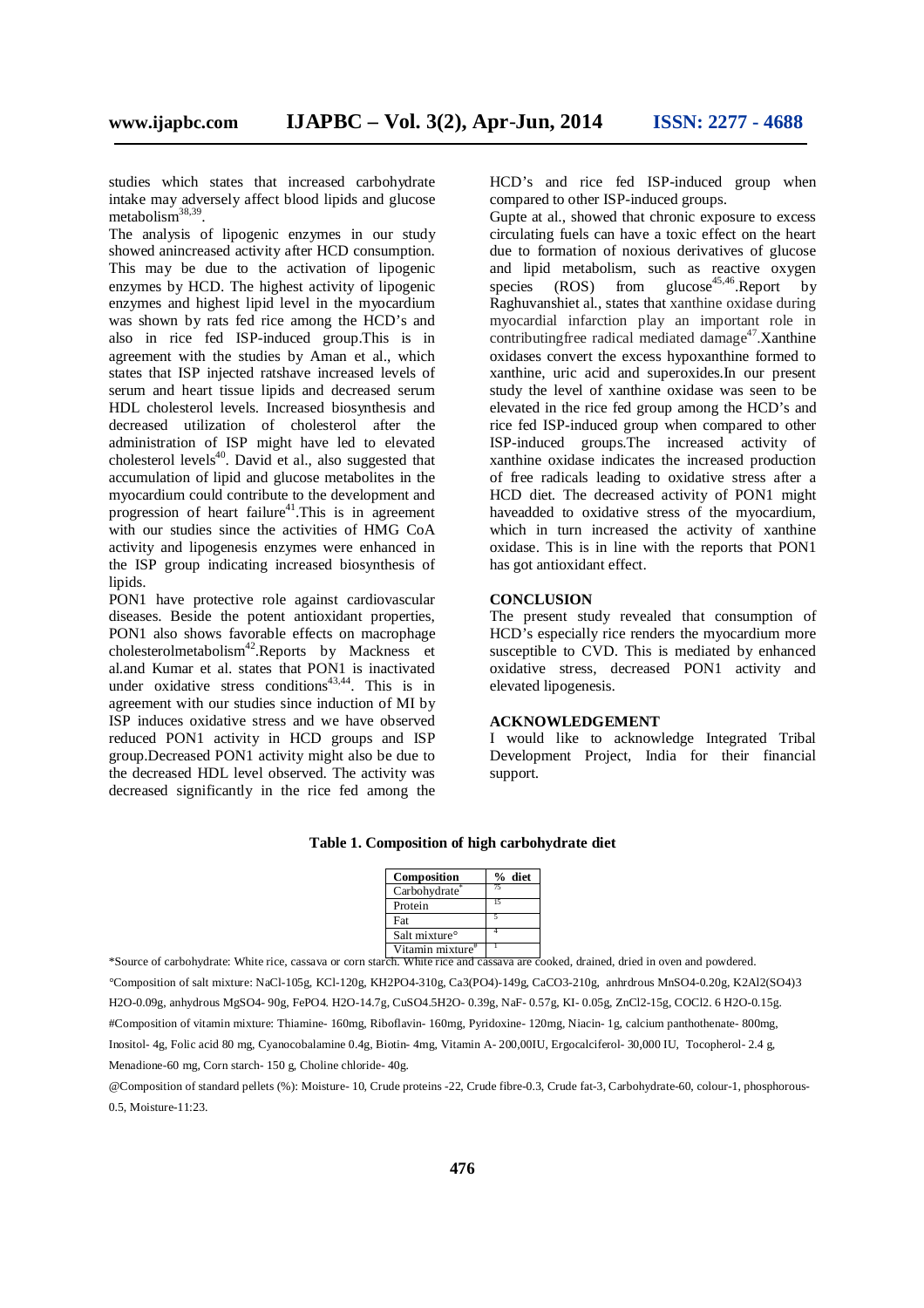| Group         | <b>CK-MB</b>                   |  |
|---------------|--------------------------------|--|
|               | (U/L in serum)                 |  |
| <b>CON</b>    | $37.235 \pm 1.32^a$            |  |
| $\mathbf{CS}$ | $43.56 \pm 1.62^b$             |  |
| R             | $51.44 \pm 1.91^b$             |  |
| r             | $46.21 \pm 1.72^b$             |  |
| <b>ISP</b>    | $108.15 \pm 4.02$ <sup>c</sup> |  |
| $CS+I$        | $117.65 \pm 4.38$ <sup>d</sup> |  |
| $R+I$         | $128.92{\pm}4.82^e$            |  |
| $C+I$         | $120.42{\pm}4.48$ <sup>d</sup> |  |

**Table 2: Activity of Creatine kinase-MB (CK-MB) in serum**

Values are expressed as Mean ±SEM.<br>a,b,c,d,e,f Mean values within a column with unlike superscript letters were significantly different (P<0·05).

#### **Table 3: Concentration of Total cholesterol, HDL cholesterol and LDL+VLDL cholesterol in serum**

| Groups        | <b>Total cholesterol</b>      | <b>HDL-cholesterol</b>        | LDL+VLDL                      | <b>Triglycerides</b>          |
|---------------|-------------------------------|-------------------------------|-------------------------------|-------------------------------|
|               | (mg/dl)                       | (mg/dl)                       | cholesterol<br>(mg/dl)        | (mg/dl)                       |
| <b>CON</b>    | $64.46{\pm}2.4^a$             | $39.75 \pm 1.48$ <sup>a</sup> | $26.36 \pm 0.98$ <sup>a</sup> | $65.44 \pm 2.4$ <sup>a</sup>  |
| $\mathbf{CS}$ | $77.70 \pm 2.8$ <sup>b</sup>  | $36.59 \pm 1.36$              | $31.28 \pm 1.16^{b}$          | $74.72 \pm 2.7$ <sup>b</sup>  |
| R             | $84.09 + 3.1$ <sup>c</sup>    | $31.75 \pm 1.18$ <sup>c</sup> | $36.18 \pm 1.34$ <sup>c</sup> | $90.82 \pm 3.3$ °             |
| $\mathbf C$   | $80.10 \pm 2.9$ <sup>b</sup>  | $34.68 \pm 1.29^{\mathrm{b}}$ | $32.12 \pm 1.19^{\mathrm{b}}$ | $87.34 \pm 3.2$ <sup>b</sup>  |
| <b>ISP</b>    | $129.10\pm4.8^{\rm d}$        | $25.84 \pm 0.96$ <sup>d</sup> | 56.75 $\pm$ 2.11 <sup>d</sup> | $106.72 \pm 3.9$ <sup>d</sup> |
| $CS+I$        | $146.07 + 5.4^e$              | $23.63 \pm 0.88$ <sup>e</sup> | $64.66 + 2.40^{\circ}$        | $115.48 \pm 4.3$ <sup>e</sup> |
| $R+I$         | $158.00 \pm 5.8$ <sup>f</sup> | $20.62 \pm 0.76$ <sup>f</sup> | $79.51 \pm 2.96$ <sup>f</sup> | $167.58 \pm 6.2$ <sup>f</sup> |
| $C+I$         | $148.48 \pm 5.5$ <sup>e</sup> | $21.73 \pm 0.81$ <sup>e</sup> | $65.83 \pm 2.45$ <sup>e</sup> | $122.27 \pm 4.5$ <sup>e</sup> |

Values are expressed as Mean ±SEM.<br>a,b,c,d,e,f Mean values within a column with unlike superscript letters were significantly different (P<0·05).

|  |  | Table 4: Concentration of Total cholesterol, free fatty acids and triglycerides levels in heart |  |
|--|--|-------------------------------------------------------------------------------------------------|--|
|  |  |                                                                                                 |  |

| Groups     | <b>Total cholesterol</b>       | <b>HDL-cholesterol</b>         | LDL+VLDL                      |
|------------|--------------------------------|--------------------------------|-------------------------------|
|            | (mg/dl)                        | (mg/dl)                        | cholesterol<br>(mg/dl)        |
| <b>CON</b> | $164.84 \pm 6.14^a$            | $149.04 \pm 5.55$ <sup>a</sup> | 47.88 $\pm$ 1.78 <sup>a</sup> |
| CS         | $176.51 \pm 6.57^b$            | $156.40 \pm 5.82^{\mathrm{b}}$ | 53.47 $\pm$ 1.99 $^{\circ}$   |
| R          | $183.00 + 6.81$ <sup>c</sup>   | $163.18 \pm 6.07$ <sup>c</sup> | 59.60 $\pm$ 2.18 $\degree$    |
| C          | $177.73 \pm 6.62^{\mathrm{b}}$ | $159.15 \pm 5.92^{\mathrm{b}}$ | 53.53 $\pm$ 1.99 $^{\circ}$   |
| <b>ISP</b> | $262.36 \pm 9.77$ <sup>d</sup> | $216.56\pm8.06^{\mathrm{d}}$   | $77.31 \pm 2.88$ <sup>d</sup> |
| $CS+I$     | $276.49 + 10.3^e$              | $227.49 + 8.47$ <sup>e</sup>   | $87.70 + 3.26$ <sup>e</sup>   |
| $R+I$      | $292.30 \pm 10.8$ <sup>f</sup> | $237.98 \pm 8.86$ <sup>f</sup> | $96.46 + 3.55$ <sup>t</sup>   |
| C+I        | $281.40 \pm 10.4$ <sup>e</sup> | $231.36 \pm 8.61$ <sup>e</sup> | $89.54 + 3.33^{\circ}$        |

Values are expressed as Mean  $\pm$ SEM.<br>
a,b,c,d,e,f Mean values within a column with unlike superscript letters were significantly different (P<0·05).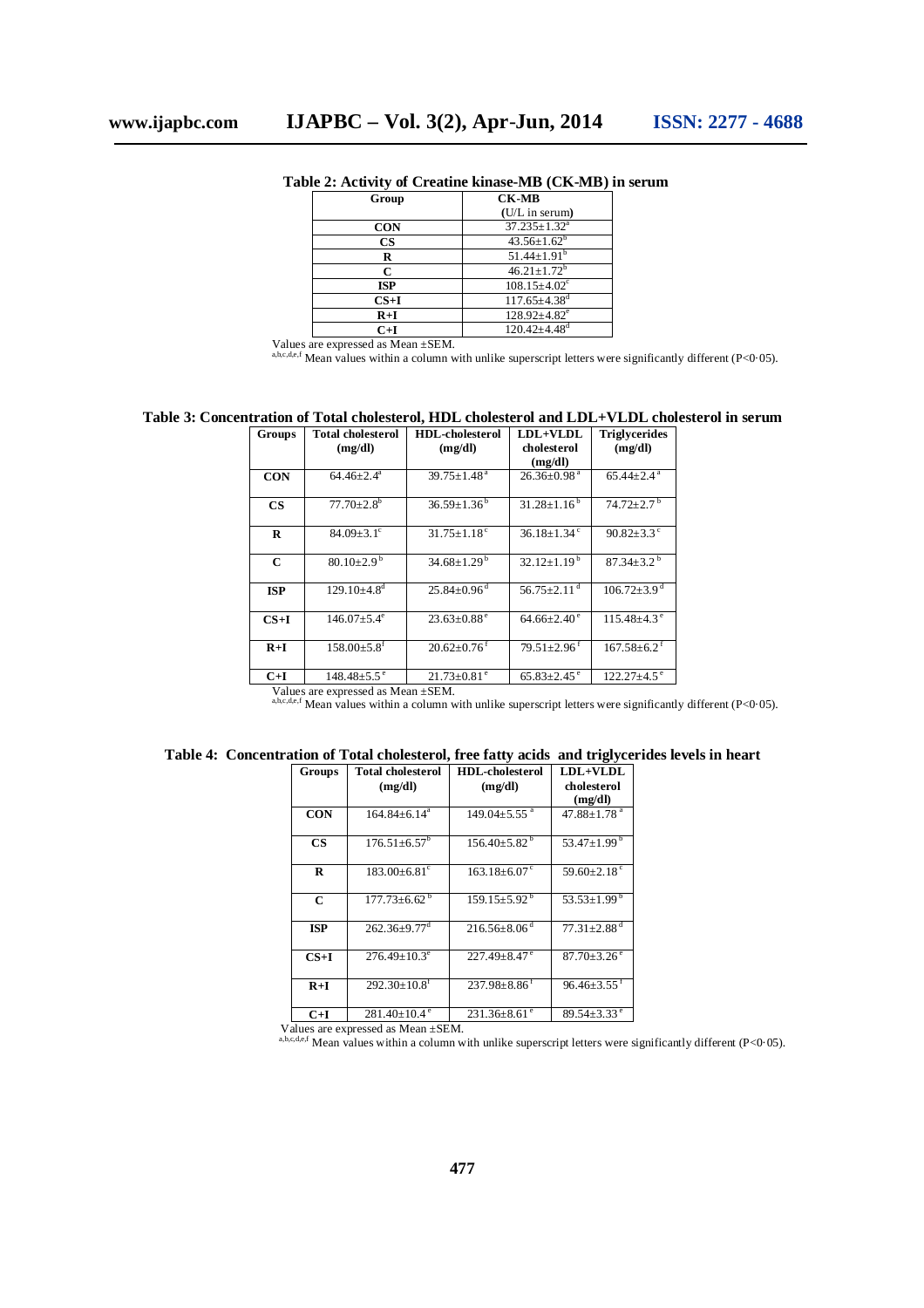**Table 5: Activities of HMG CoA reductase, malic enzyme and Glucose-6-phosphate dehydrogenase in liver**

| <b>Groups</b> | HMG CoA reductase*           | Malic enzyme**                | Glucose-6-phosphate           |
|---------------|------------------------------|-------------------------------|-------------------------------|
|               |                              |                               | Dehydrogenase**               |
| <b>CON</b>    | $4.64 \pm 0.17$ <sup>a</sup> | $24.44 \pm 0.91$ <sup>a</sup> | $21.38 \pm 0.79$ <sup>a</sup> |
| $\mathbf{CS}$ | $4.19 \pm 0.15^b$            | $29.85 \pm 1.11^{b}$          | $26.83 \pm 0.99$ <sup>b</sup> |
| R             | $3.59 \pm 0.13$ °            | $38.07 \pm 1.41$ °            | $31.72 \pm 1.18$ <sup>c</sup> |
| $\mathbf C$   | $4.04 \pm 0.15^b$            | $33.65 \pm 1.25^{\mathrm{b}}$ | $28.34 \pm 1.05^b$            |
| <b>ISP</b>    | $1.40 \pm 0.04$ <sup>d</sup> | $70.24 \pm 2.61$ <sup>d</sup> | $43.60 \pm 1.62$ <sup>d</sup> |
| $CS+I$        | $1.16 \pm 0.04^e$            | $79.28 \pm 2.95$ <sup>e</sup> | $49.31 \pm 1.83$ <sup>e</sup> |
| $R+I$         | $1.01 \pm 0.03$ <sup>f</sup> | $85.92 + 3.13$ <sup>f</sup>   | $58.57 \pm 2.18$ <sup>f</sup> |
| $C+I$         | $1.15 \pm 0.04^e$            | $81.84 \pm 3.04$ <sup>e</sup> | $51.43 \pm 1.92$ <sup>e</sup> |

Values are expressed as Mean ±SEM.<br><sup>a,b,c,d,e,f</sup> Mean values within a column with unlike superscript letters were significantly different (P<0·05). \*HMG CoA:Mevalonate. Lower ratio indicates higher activity.

\*\*Enzyme which causes an increase in OD/1 min/g protein



Values are expressed as Mean ±SEM. a,b,c,d,e,f Mean values within a column with unlike superscript letters were significantly different (P<0·05).\*µmoles of p-nitrophenol liberated per minute





(P<0·05).\*Enzyme concentration required to inhibit the chromogen production by 50% in one minute. **Figure 2. Activity of Xanthine oxidase in serum**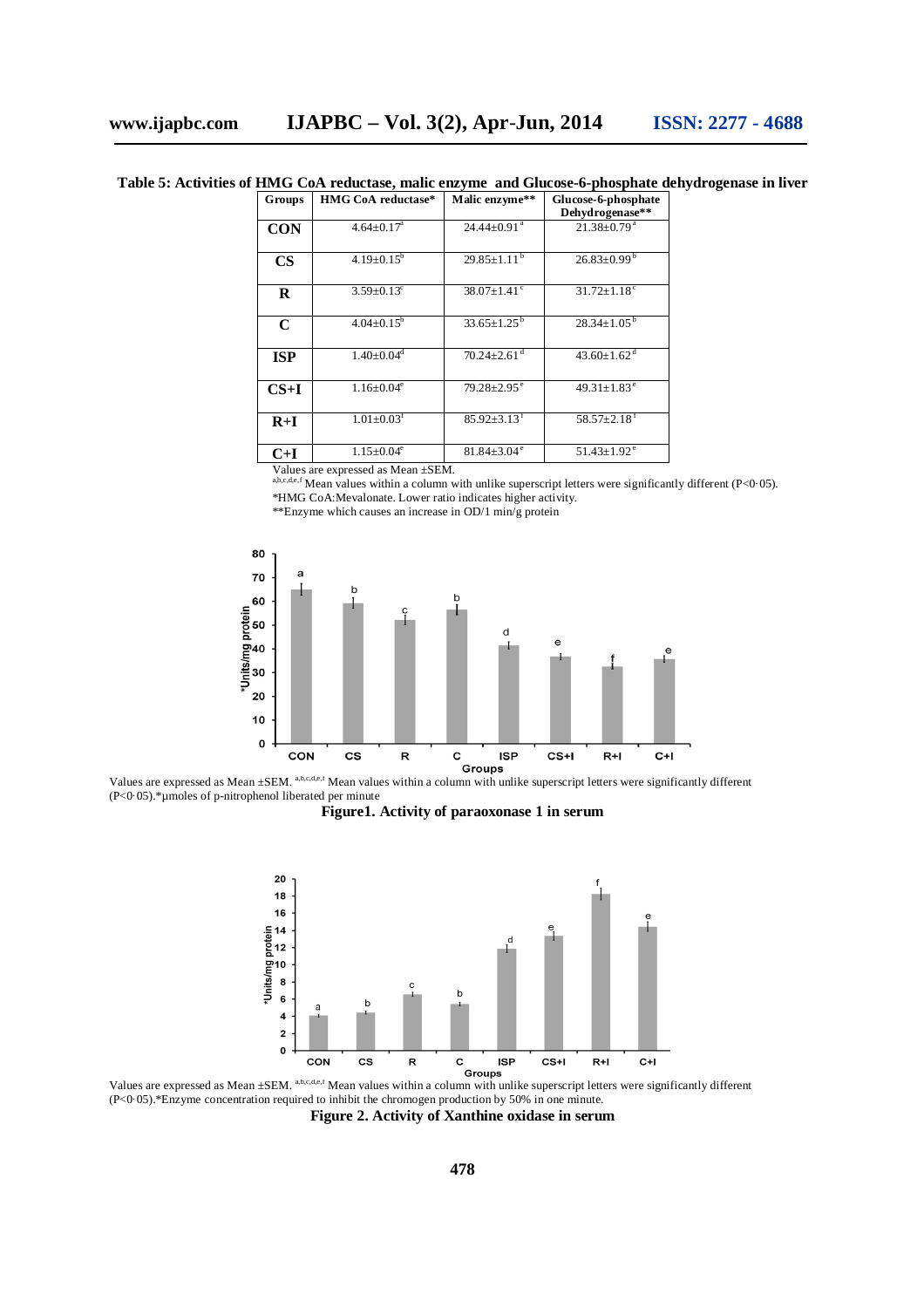#### **REFERENCES**

- 1. WHO Technical Report Series. Diet, Nutrition and the prevention of chronic diseases. World Health Organization, 2003**.**
- 2. The world health report: reducing risks, promoting healthy life. Geneva, World Health Organization, 2002.
- 3. Hu FB, Willett WC, Optimal diets for prevention of coronary heart disease, JAMA. 2002;288:2569 –2578.
- 4. Parikh P, McDaniel MC, Ashen MD, Miller JI, Sorrentino M, Chan V, Blumenthal RS, Sperling LS, Diets and cardiovascular disease: an evidence-based assessment, J. Am. Coll. Cardiol. 2005; 45:1379 –1387.
- 5. Hiremagalur BK, Vadlamudi S, Johanning GL, Patel MS, Long-term effects of feeding high carbohydrate diet in pre-weaning period by gastrostomy: a new rat model for obesity, International Journal for Obesity and Related Metabolic Disorder.1993;17:495–502.
- 6. Srinivasan M, Mitrani P, Sadhanandan G, Dodds C, Shbeir-ElDika S, Thamotharan S, Ghanim H, PareshDandona P, Devaskar S.U, Mulchand S., Patel. A high-carbohydrate diet in the immediate postnatal life of rats induces adaptations predisposing to adult-onset obesity, J. Endocrinol. 2008;197:565–574.
- 7. Robin AP, Carpentier YA, Askanazi J, et al., Metabolic consequences ofhypercaloric glucose infusions,Acta.Chir.Belg. 1981;80: 133–40.
- 8. Koretz RL, Lipman TO, Klein S, et al., A technical review on parenteral nutrition, Gastroenterology. 2001;121:970–1001.
- 9. James RW, Deakin SP, The importance of high-<br>density lipoproteins for paraoxonase-1 density lipoproteins for paraoxonase-1 secretion, stability, and activity, Free Radical Biology of Medicine.2004;37: 1986–1994.
- 10. Thomas Moya ET, Gianotti M, Proenza AM, and Llado I,Paraoxonase 1 Response to a High-Fat Diet: Gender Differences in the Factors Involved, Mol. Med. 2007; 13 (3 -4) 203 - 209.
- 11. Feretti G, Baccheti T, Marchionni C, Calderetti L, Curatola T, Effect of glycation of highdensity lipoproteins on their physicochemical properties and on paraoxonase activity,Acta. Diabetol. 2001; 38: 163–169.
- 12. Costa LG, Vitalone A, Cole TB, Furlong CE,Modulation of paraoxonase (PON1) activity,Biochem. Pharmacol. 2005;69: 541–550
- 13. Soran H, Younis NN, Charlton Menys V, Durrington P,Variation in paraoxonase-1 activity and atherosclerosis. Curr. Opin. Lipidol. 2009; 20: 265–274.
- 14. Cabrera B, Guerrero Solano J A, Martinez-Perez MM, Calderon-Ramos ZG, Belefant-Miller H, Cancino-Diaz JC, Pomegranate juice increases levels of paraoxonase1 (PON1) expression and enzymatic activity in streptozotocin-induced diabetic mice fed with a high-fat diet G. Food Research International 2011; doi:10.1016/j.foodres.2011.01.042.
- 15. Mackness B, Mackness MI, Durrington PN, Arrol S, Evans AE, McMaster D, Paraoxonase activity in two healthy populations with differing rates of coronary heart disease, European Journal of Clinical Investigation.2000; 30, 4−10.
- 16. Mackness MI, Mackness BM, Durrington PN,Paraoxonase and coronary heart disease, Atherosclerosis Supplements, 2002;3, 49−55.
- 17. Rona G, Catecholamine cardiotoxicity, J. Mol. Cell.Cardiol. 1985;17:291–300.
- 18. Rona G, Kahn DS, Chappel CI, Studies on infarct-like myocardialnecrosis produced by isoproterenol: A review, Rev. Can. Biol. 1963;22:241–255.
- 19. Wexler BC and Greenberg BP, Protective effect of clofibrateonisoproterenol-induced myocardial infarction in arterio-sclerotic and nonarteriosclerotic rats, Atherosclerosis. 1978;29:373–75.
- 20. Nirmala C,Puvanakrishnan R, Protective role of curcumin in isoproterenol induced myocardial infarction in rats, Mol. Cell.Biolchem. 1996;159:85-93.
- 21. Hu EA, Pan A, Malik V, Sun Q, White rice consumption and risk of type 2 diabetes: metaanalysis and systematic review,BMJ. 2012;344:e1454doi: 10.1136/bmj.e1454
- 22. Zhang G, Pan A, Zong G, Yu Z, Wu H, Chen X, Tang L, Feng Y, Zhou H, Chen X, Li H, Hong B, Vasanti S. Malik V.S, Walter, C. Willett W.C. Spiegelman D. Hu. F.B. and Lin X,Substituting White Rice with Brown Rice for 16 Weeks Does Not Substantially Affect Metabolic Risk Factors in Middle-Aged Chinese Men and Women with Diabetes or a High Risk for Diabetes, J. Nutr. 2011;141: 1685–1690.
- 23. Hume CW, The UFAW Handbook on the care and management of laboratory animals. Edinburg/London:Churchill Livingstone.
- 24. Wexler BC, Greenberg BP, Protective effects ofclofibrate on isoproterenol-induced myocardial-infarction inarteriosclerotic and non-arteriosclerotic rats, Atherosclerosis.1978;29:373–395.